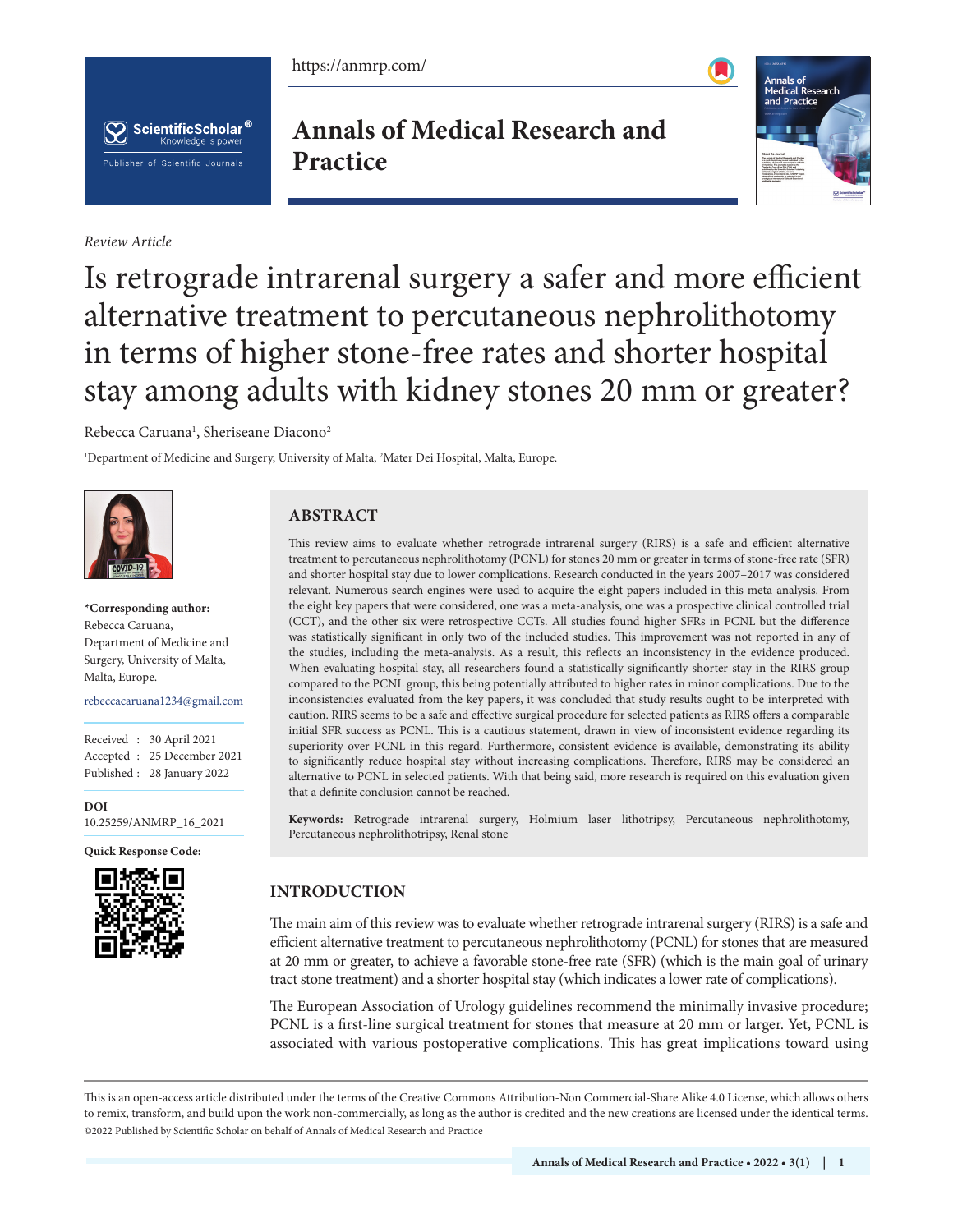RIRS as an alternative to PCNL to reduce post-operative complications.

#### **MATERIAL AND METHODS**

#### **Evidence acquisition**

#### *Search strategy*

Relevant trials were obtained from the following sources: PubMed, Cochrane Library, Academic search complete, Cumulative Index of Nursing and Allied Health Literature Plus with full text, Cochrane Database of Systematic Reviews, Cochrane Central Register of Controlled Trials, Cochrane Methodology Register, E-Journals, American Doctoral Dissertations, eBook Collection (EBSCOhost), MEDLINE Complete, and Google Scholar while hand searching of relevant congress abstracts. The retrieval time involved studies between the years 2007 and 2017.

The following keywords related to kidney stones were used: "Kidney stone," "Kidney calculus," "Nephrolith," "Renal calculus," "Renal stone," "Adult," "Grown-up," "subject," "RIRS," "Flexible ureteroscopy," "Holmium Laser Lithotripsy," "Flexible ureterorenoscopy," "Ureteroscopic treatment," "PCNL," "Percutaneous nephrostomy," "Percutaneous nephropyelostomy," "Percutaneous treatment," "shorter hospital stay," "higher SFRs," and "faster hospital discharge."

#### **Inclusion and exclusion criteria**

The selected studies were included based on the following set of inclusion criteria: (1) Publications had to be written in English as this was the language, the authors are most confident with; (2) publications had to be peer-reviewed; (3) humans were considered as the species the population studied, yet both male and female patients were taken into consideration, omitting any limitations the gender difference may pose to the study; (4) reports of at least one of the following outcomes: SFRs, mean operation time, complication rates, and mean hospital stay; (5) renal stones >2 cm in diameter; (6) include patients that were 18 years of age or older (since according to the WHO [2017]), adulthood starts from 18 years of age; (7) compare "RIRS with PCNL" as two independent interventions; (8) include all varieties of PCNL, including mini-PCNL or ultra-mini PCNL; and (9) not take into consideration stone position as long as nephrolithiasis is being studied.

#### *Data extraction*

The investigator independently screened the documents according to the inclusion and exclusion criteria. Both quality and content were appraised. The following data from each study: First author, year of publication, baseline patient characteristics, intervention, and outcome measures were extracted. The "assessing risk of bias" table recommended in the Cochrane Handbook 5.2 to assess the risk of bias of the RCT articles was included in the study. For clinical controlled trial (CCT) articles, the quality assessment The PRISMA 2009 Checklist was used for this study. The studies included in this meta-analysis are listed in [Table 1].

#### *Data analysis*

Effect size and statistical analysis methods were chosen according to the type of data and the purpose of the assessment. For continuous variables (mean operation and hospital stay), if results had the same units of measurement, the weighted mean difference was used, otherwise, the standardized mean difference was used. For categorical variables (SFR and complication rate), statistical analysis was carried out using relative risk (RR) and 95% confidence interval (CI). Heterogeneity among the studies was assessed using  $\chi^2$  statistics ( $P = 0.10$ ), fixed effect models were calculated for homogeneous data, and randomeffects analysis was performed for heterogeneous data. The population ratio of each study was expressed using forest plots.

#### **RESULTS**

#### **How the results were presented**

In the eight key studies chosen; all researchers used *P*-values to establish accuracy of results whereby *P* < 0.05 implies strong evidence against the null hypothesis. A large *P* > 0.05 implies weak evidence against the null hypothesis, resulting in no significant differences between the intervention and control groups.[1] As all key studies had relatively small sample sizes, the probability of detecting small differences between the PCNL group and the RIRS group was decreased. The margin of error in all studies was set at 95% CI. The CI provides a range of values that are likely to be found in the population of interest.[1] Only Zheng *et al*. in the metaanalysis presented RR.[2] A forest plot [Figure 1] was included to indicate the size of studies used. The CCTs reported measured SFR and duration of hospital stay and *P*-values.

#### **Discussion of findings related to initial SFR outcomes**

In all the studies, researchers opted to present data of the SFR by providing the initial and final SFR values. Initial SFR values represent the success of SFR after one single procedure of either PCNL or RIRS, depending on the group. In the final SFR, values represent the success of SFR after a single procedure of PCNL or RIRS, as well as other additional procedures such as extracorporeal shock wave lithotripsy.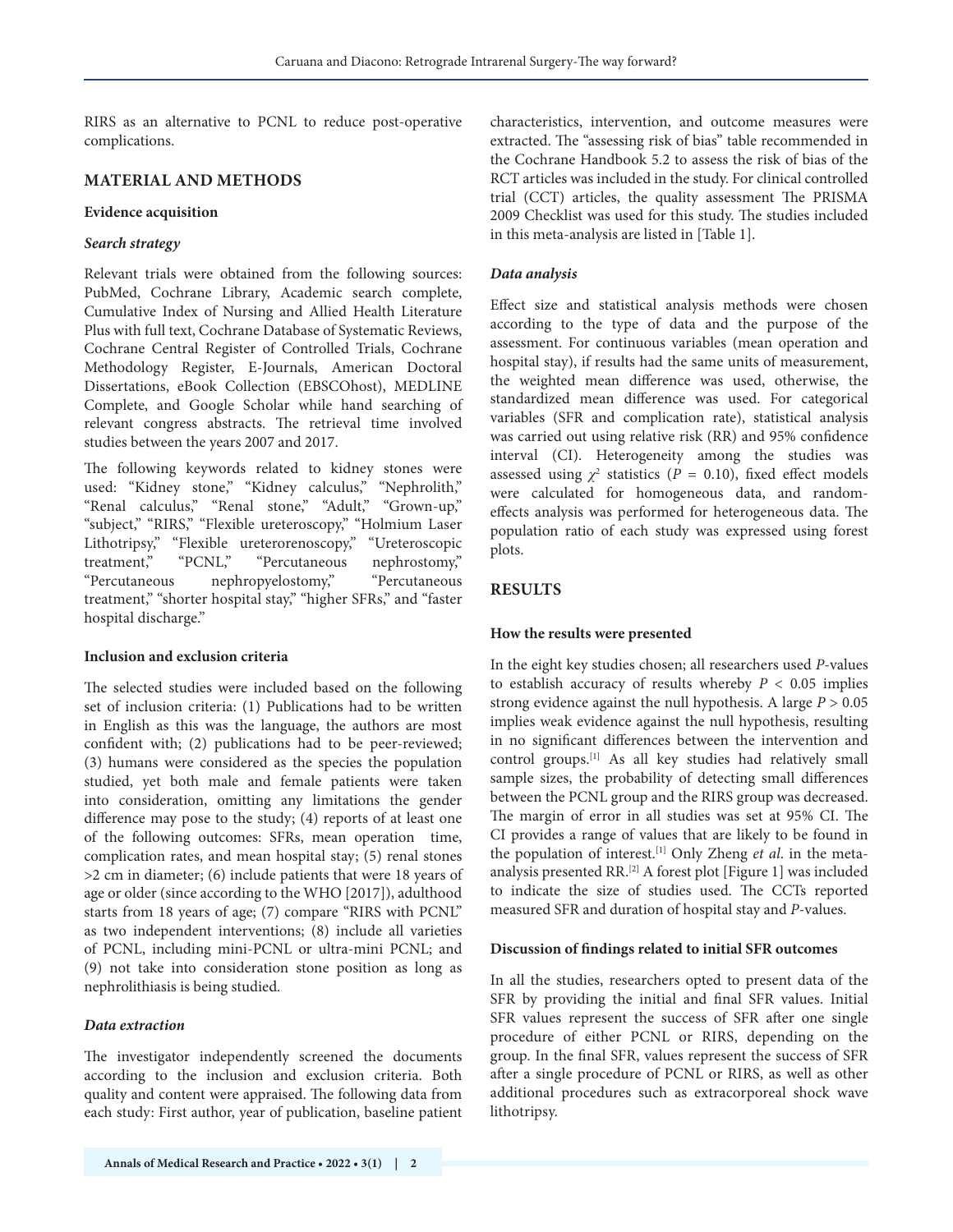| Table 1: Name of studies and designs included in this meta-analysis.                                                                                                                                       |                   |      |              |  |  |
|------------------------------------------------------------------------------------------------------------------------------------------------------------------------------------------------------------|-------------------|------|--------------|--|--|
| Name of study                                                                                                                                                                                              | Authors of study  | Date | Study design |  |  |
| RIRS versus mPCNL for a single renal stone of 2-3 cm:<br>Clinical outcome and cost-effective analysis in Chinese<br>medical setting                                                                        | Pan et al.        | 2013 | <b>RCT</b>   |  |  |
| A randomized controlled study to analyze the safety<br>and efficacy of percutaneous nephrolithotripsy and<br>retrograde intrarenal surgery in the management of<br>renal stones more than 2 cm in diameter | Bryniarski et al. | 2012 | <b>RCT</b>   |  |  |
| Percutaneous nephrostolithotomy versus flexible<br>ureteroscopy/holmium laser lithotripsy: Cost and<br>outcome analysis                                                                                    | Hyams and Shah    | 2009 | <b>CCT</b>   |  |  |
| Comparison of percutaneous nephrolithotomy<br>and retrograde flexible nephrolithotripsy for the<br>management of 2-4 cm stones: A matched-pair analysis                                                    | Akman et al.      | 2012 | <b>CCT</b>   |  |  |
| Management of renal calculi: Retrograde ureteroscopic<br>holmium laser versus percutaneous nephrolithotripsy                                                                                               | Yang et al.       | 2013 | <b>CCT</b>   |  |  |
| Comparative efficacy analysis of flexible ureteroscopic<br>lithotripsy and percutaneous nephrolithotomy for the<br>treatment of renal calyceal stones                                                      | Zhu et al.        | 2013 | <b>CCT</b>   |  |  |
| Comparative efficacy analysis of percutaneous<br>nephrolithotomy and flexible ureteroscopic lithotripsy<br>for the treatment of kidney stones                                                              | Xiao et al.       | 2013 | <b>CCT</b>   |  |  |
| Comparison of percutaneous nephrolithotomy and<br>flexible ureteroscope for the management of 2-4 cm<br>renal stones                                                                                       | Cao et al.        | 2013 | <b>CCT</b>   |  |  |
| RIRS: Retrograde intrarenal surgery, CCT: Clinical controlled trial, mPCNL: Minimally invasive percutaneous nephrolithotomy, RCT: Randomized                                                               |                   |      |              |  |  |

RIRS: Retrograde intrarenal surgery, CCT: Clinical controlled trial, mPCNL: Minimally invasive percutaneous nephrolithotomy, RCT: Randomized controlled trial

| Study                                                                                                                                                                                    | Population<br>Size                                    | Intervention<br>Group (RIRS)                     | Comparison<br>Group<br>(PCNL)                   | <b>Relative Risk Ratio</b><br>95% CI                                                                                                                                                                             |      | <b>Relative Risk Ratio</b><br>95% |                                             |                   |                             |   |
|------------------------------------------------------------------------------------------------------------------------------------------------------------------------------------------|-------------------------------------------------------|--------------------------------------------------|-------------------------------------------------|------------------------------------------------------------------------------------------------------------------------------------------------------------------------------------------------------------------|------|-----------------------------------|---------------------------------------------|-------------------|-----------------------------|---|
| Sari et al. (2017)<br>tis <i>et al.</i> (2017)<br>Zengin et al. (2015)<br>Karakoç et al. (2015)<br>Palmero et al. (2016)<br>Koyunku et al (2015)<br>Pieras et al. (2017)<br><b>TOTAL</b> | 439<br>292<br>154<br>143<br>142<br>109<br>108<br>1387 | 185<br>146<br>80<br>57<br>106<br>32<br>54<br>660 | 254<br>146<br>74<br>86<br>36<br>77<br>54<br>727 | $0.73$ ( $-0.18$ , $-0.45$ )<br>$1.00(0.16, -0.16)$<br>$1.08(0.30, -0.15)$<br>$0.66$ ( $-0.17$ , $-0.65$ )<br>2.94 (1.38, 0.78)<br>$0.42$ ( $-0.56$ , $-1.19$ )<br>$1.00 (-0.27, -0.27)$<br>$0.91(-0.02, -0.17)$ | $-2$ | $-1$                              | $\mathbf{0}$<br><b>Favours Intervention</b> | <b>Risk Ratio</b> | 2<br><b>Favours Control</b> | 3 |

Figure 1: Forest plot sho wing population size in the included studies. RIRS: Retrograde intrarenal surgery, PCNL: Percutaneous nephrolithotomy.

In the meta-analysis, Zheng *et al*. pooled the results of SFR obtained in the included studies, in the form of a forest plot.[2] Pooling all of the results obtained a RR of 0.95 (at 95% CI,  $0.88-1.02$ ) and  $P = 0.15$ . Therefore, this indicated that there was no statistically significant difference in SFR values between the PCNL and the RIRS group. This is because the *P*-value obtained was more than 0.05 and the range of values in the CI included the value of one. The occurrence in the CI indicates statistically insignificant results. All the individual studies included in the meta-analysis except for the one conducted by Pan *et al*. failed to identify a significant difference in SFR between groups. One factor which may have contributed to this result is the fact that the authors of the meta-analysis used a random effect model to make up for the heterogeneity in the results obtained from the included studies. The use of these models is known to produce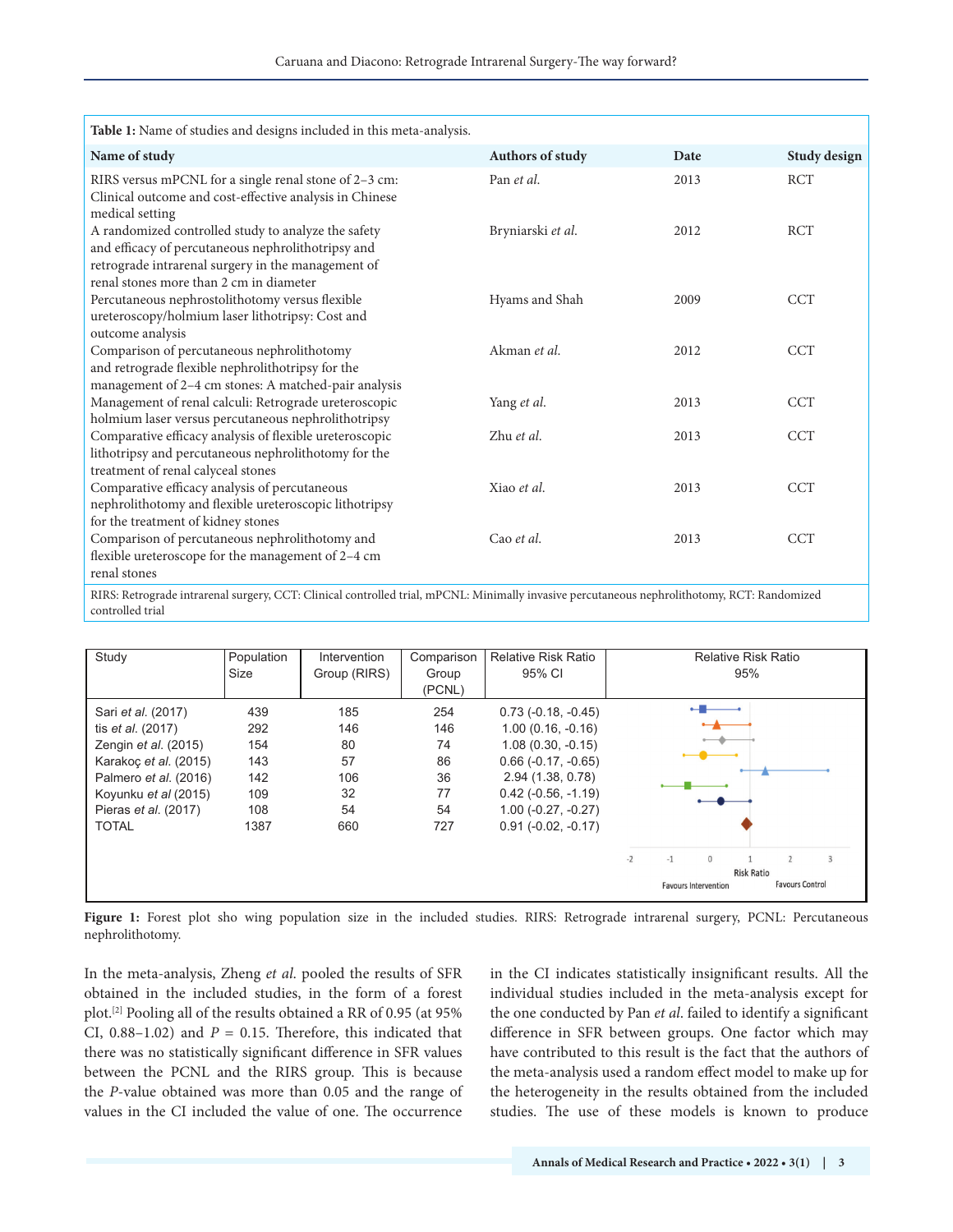conservative results.[1]

From the seven acquired CCTs below, when comparing the efficacy of both treatments, it was found that following a single procedure, SFR was higher with PCNL than RIRS. This difference reached statistically significant levels in the studies conducted by Sari *et al*. and Atis *et al*. who obtained  $P = 0.001$  and 0.040, respectively.<sup>[3,4]</sup> The latter denoted a marginally significant difference. On the other hand, the studies conducted by Koyunku *et al*., Palmero *et al*., Zengin *et al*., and Pieras *et al*. did not find the difference as being statistically significant, reaching  $P = 0.26$ , 0.402, 0.061, and 0.1, respectively.[5-8] As a result, all of these *P*-values are higher than 0.05.

In non-randomized CCT, Karakoç *et al*. do not report SFR results but report the number of patients with residual stones.[9] The fewer stone fragments reported, the more successful the intervention is. Karakoç *et al*. reported only statistically significant results on residual stones between the two groups due to  $P \le 0.001$ .<sup>[9]</sup> All researchers in their studies have reported that two of the limitations in their study are the enrollment of small sample size and being single-center trials. In the study conducted by Pieras *et al*., even though a power calculation was utilized to calculate the minimum sample size required as well as having more participants than the required sample size, the SFR results were still insignificant and the sample size was still small ( $n = 108$ ).<sup>[8]</sup> The presence of significant results in Sari *et al.* and Atis *et al*. can be deduced from the presence of recruiting the largest sample sizes of 439 patients and 292 patients, respectively, when compared to other studies.<sup>[3,4]</sup>

As shown in [Table 2], each researcher of the CCTs measured SFR differently. Only Atis *et al*. defined SFR as the complete absence of residual fragments.<sup>[4]</sup> The other researchers also considered the presence of clinically insignificant residual fragments as SFR. Palmero *et al*. included fragments <4 mm while Sari *et al.* included fragments <3 mm.<sup>[3,6]</sup>

On the other hand, Koyunku *et al*. considered fragments 2 mm or less while Zengin *et al*. considered fragments <2 mm.[5,7] Karakoç *et al*. and Pieras *et al*. did not define SFR.[8,9] Hence, one cannot correlate results for generalizability as SFR was measured differently from study to study.

#### **Discussion of findings related to a hospital stay**

In the meta-analysis, similar to what they did for SFR, Zheng *et al*. pooled the results of hospital stay in the form of forest plots.[2] Yet instead of RR, a mean difference was calculated for a hospital stay. A mean difference of –2.10 days with *P* < 0.0001 at 95% CI (−3.08−–1.11 days) was reported by the researchers on the pooling of results. This indicates a statistically significant difference between the two groups whereby hospital stay was less in RIRS than in PCNL. The mean difference is denoted with a minus sign because it is <0, hence, favoring RIRS. Post-operative complications are directly proportional to increased hospitalization regardless of age.[10] Zeng *et al*. also reported a statistical difference in bleeding rate, intraoperatively and postoperatively, whereby the PCNL group had a bleeding rate of 6.87% while that of RIRS was 0.5% with *P* = 0.01. This statistical difference in bleeding rate may have contributed to the statistically significant difference in-hospital stay.

In the CCTs which adopted a non-randomized approach as illustrated in [Table 3], CCTs reported a shorter hospital stay in the RIRS group than in the PCNL group. CCTs conducted by most authors found that hospital stay was significantly reduced following RIRS. It was only Palmero *et al*. who did not achieve statistically significant differences in their results.[6] It is important to note that *P*-values were very low, showing that the significant levels were not simply marginal and, as such, the strength of the evidence is high. Complications are directly proportional to increased hospitalization regardless of age.<sup>[10]</sup> All researchers in the articles reported postoperative complications in both PCNL and RIRS groups using the Clavien-Dindo classification system. As illustrated in [Table 3], none of the studies reported major complications in patients who underwent RIRS or PCNL. Only Sari *et al*. reported the death of one patient in the PCNL group following cardiac arrest (Clavien Grade V).<sup>[3]</sup> Yet it was not reported whether PCNL was the cause of the cardiac arrest.

| <b>Table 2:</b> Summary of the results of the initial SFR reported in CCTs.                                                   |                         |                         |                                                  |  |  |
|-------------------------------------------------------------------------------------------------------------------------------|-------------------------|-------------------------|--------------------------------------------------|--|--|
| <b>Author of articles</b>                                                                                                     | Initial SFR of PCNL (%) | Initial SFR of RIRS (%) | P-values obtained for differences between groups |  |  |
| Koyunku et al. (2015)                                                                                                         | 96.1                    | 90.6                    | 0.26                                             |  |  |
| Karakoç et al. (2015)                                                                                                         | 91.8                    | 66.6                    | Not reported                                     |  |  |
| Atis <i>et al.</i> (2017)                                                                                                     | 91.7                    | 74                      | 0.040                                            |  |  |
| Palmero et al. (2016)                                                                                                         | 80.6                    | 73.6                    | 0.402                                            |  |  |
| Zengin et al. (2015)                                                                                                          | 95.5                    | 80.6                    | 0.061                                            |  |  |
| Sari <i>et al.</i> (2017)                                                                                                     | 93.3                    | 73.5                    | 0.001                                            |  |  |
| Pieras <i>et al.</i> $(2017)$                                                                                                 | 87                      | 76                      | 0.1                                              |  |  |
| RIRS: Retrograde intrarenal surgery, CCT: Clinical controlled trial, PCNL: Percutaneous nephrolithotomy, SFR: Stone-free rate |                         |                         |                                                  |  |  |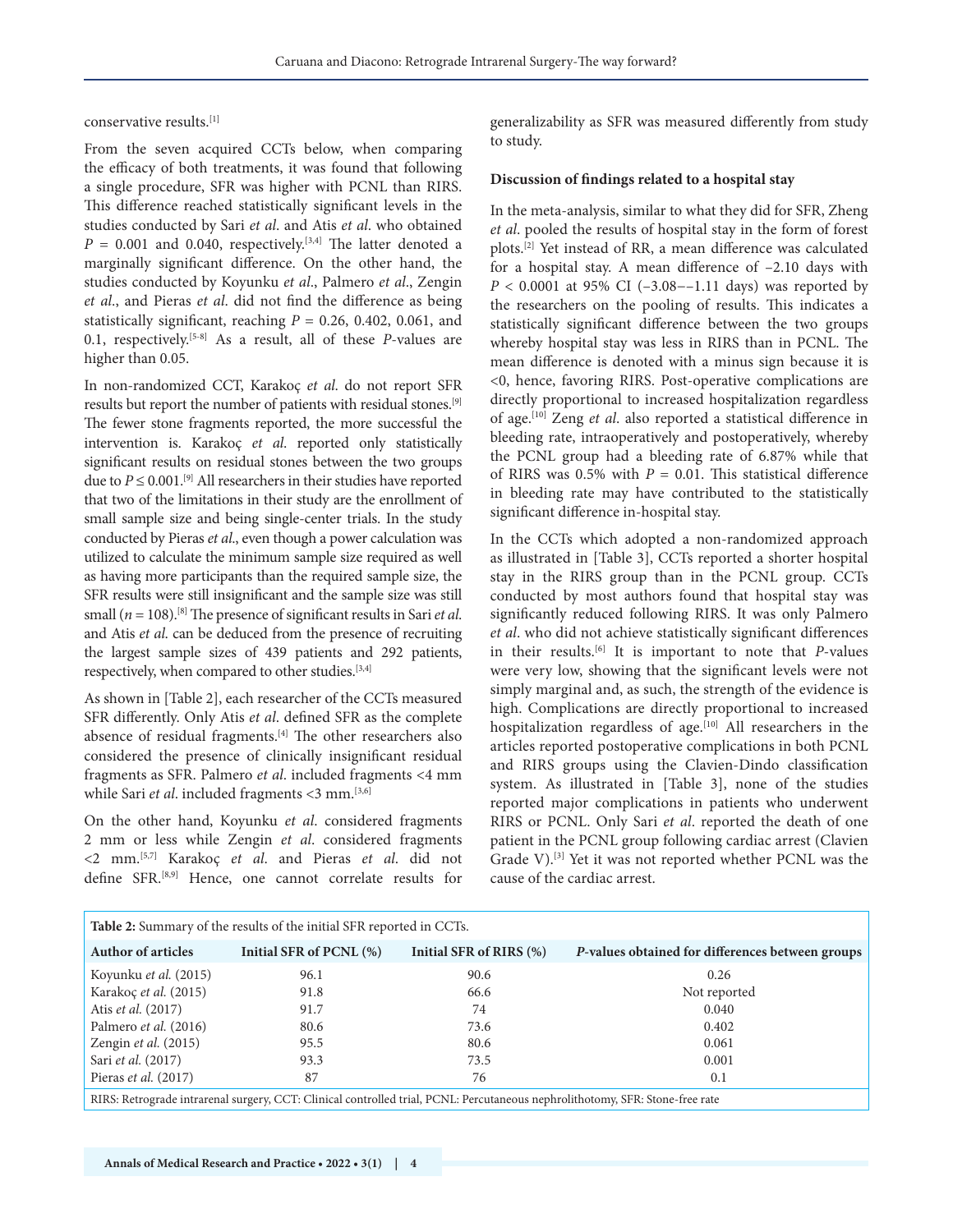| Table 3: Summary of the results of complications reported in CCTs.                                      |                                                                                                                                                                                                                                                                                       |                                                                                                                                                                                                                                            |                                                                                                                         |  |  |  |
|---------------------------------------------------------------------------------------------------------|---------------------------------------------------------------------------------------------------------------------------------------------------------------------------------------------------------------------------------------------------------------------------------------|--------------------------------------------------------------------------------------------------------------------------------------------------------------------------------------------------------------------------------------------|-------------------------------------------------------------------------------------------------------------------------|--|--|--|
| <b>Author of articles</b>                                                                               | <b>Complications of PCNL</b>                                                                                                                                                                                                                                                          | <b>Complications of RIRS</b>                                                                                                                                                                                                               | P-values obtained for<br>differences between groups                                                                     |  |  |  |
| Koyunku et al. (2015)                                                                                   | Minor complications: 6.4%<br>transfusion rate: 5.1%                                                                                                                                                                                                                                   | Minor complications: 9.3%<br>Transfusion rate: 0%                                                                                                                                                                                          | Minor complication rates:<br>$P=0.51$<br>Hemorrhage: P<0.01                                                             |  |  |  |
| Karakoç et al. (2015)                                                                                   | The researchers report that<br>from a cohort of 86 patients,<br>fever was reported in nine<br>patients while blood transfusion<br>and stone street* were reported<br>in two patients<br>A fall in post-operative fall in<br>hemoglobin (g/dL) of $2.39 \pm 1.77$<br>was also reported | The researchers report that<br>from a cohort of 57 patients,<br>the only stone street in<br>two patients was reported.<br>A fall in post-operative fall<br>in hemoglobin (g/dL) of<br>$2.39 \pm 1.77$ 0.48 $\pm$ 0.50 was also<br>reported | Fever: $P=0.12$<br>Blood transfusion: $P=0.24$<br>Stone street: $P=0.54$<br>Post-operative hemoglobin:<br>$P \le 0.001$ |  |  |  |
| Atis et al. (2017)                                                                                      | Minor complications: 6.8%<br>Visual analog scores: 4.69±1.39                                                                                                                                                                                                                          | Minor complications: 3.4%<br>Visual analog scores: 2.41±1.43                                                                                                                                                                               | Minor complication rates:<br>$P=0.18$<br>Visual analog score:<br>$P=0.0001$                                             |  |  |  |
| Palmero et al. (2016)                                                                                   | Peri-operative free<br>complications: 83.3%                                                                                                                                                                                                                                           | Peri-operative free<br>complications: 97.1%                                                                                                                                                                                                | $P=0.08$                                                                                                                |  |  |  |
| Zengin $et$ al. $(2015)$                                                                                | Complication rates: 13.5%.<br>Mean decrease in hemoglobin<br>level: 1.4±0.9 g/dL                                                                                                                                                                                                      | Complication rates of 8.8%.<br>Mean decrease in hemoglobin<br>level: $0.3 \pm 0.1$ g/dL                                                                                                                                                    | Complication rates: $P=0.520$<br>Mean hemoglobin levels:<br>P < 0.001                                                   |  |  |  |
| Sari et al. (2017)                                                                                      | Complication rates: 8.3%                                                                                                                                                                                                                                                              | Complication rate: 3.8%                                                                                                                                                                                                                    | P-value is so small that<br>researchers did not report it                                                               |  |  |  |
| Pieras et al. $(2017)$                                                                                  | Complications rates: 29%                                                                                                                                                                                                                                                              | Complication rates: 27%                                                                                                                                                                                                                    | $P=0.4$                                                                                                                 |  |  |  |
| RIRS: Retrograde intrarenal surgery, CCT: Clinical controlled trial, PCNL: Percutaneous nephrolithotomy |                                                                                                                                                                                                                                                                                       |                                                                                                                                                                                                                                            |                                                                                                                         |  |  |  |

As illustrated in [Table 3], even though minor complication rates in PCNL were greater than RIRS, the difference between groups was statistically insignificant. Yet, a statistically significant difference in hemorrhage (Koyunku *et al*.) and post-operative hemoglobin (Karakoç et al.) was reported.<sup>[5,9]</sup> Atis *et al*. also reported statistical differences in pain levels using a visual analog score.<sup>[4]</sup> All these differences were reported to be higher in the PCNL group than in the RIRS group. It is these differences that may have increased hospital stay in PCNL, leading to statistically significant differences in-hospital stay.

#### **DISCUSSION**

Kidney stone disease is considered to be the third most common urinary tract disorder. Kidney stones are mineral concretions present in the renal tracts and pelvis which are either free or attached to the renal papillae.<sup>[11]</sup> Following UTIs and prostate pathophysiology, the urinary stone disease is the third most common urinary tract disorder.<sup>[9]</sup> When the author collected reports from the National Hospital Information System, it was found that one in eight Maltese people will develop kidney stones at some point in their lives. Punnoose *et al*. claimed that dehydration is the primary cause of stone formation.[12] Buttigieg *et al*. also confirmed that hotter and drier climates increase the risk of kidney stone formation.<sup>[13]</sup>

Minimally invasive procedures are used in stone treatment to achieve maximum SFR with the lowest morbidity. PCNL is the standard treatment for stones as this procedure is associated with 90% SFRs postoperatively.<sup>[5]</sup> Yet, according to the Working Group of the CROES PCNL Global Study who evaluated the PCNL complications, PCNL has several disadvantages. This includes acute hemorrhage which is the most common complication which arises mostly from renal parenchyma. Other reported complications include delayed hemorrhage due to arteriovenous fistulas or arterial pseudoaneurysms, visceral injury particularly to the left side of the colon, pleural injury including hydrothorax and pneumothorax, post-operative fever and sepsis, urinoma formation, partial renal loss, and renal lacerations.<sup>[10]</sup> RIRS reduces complications mainly since, unlike PCNL, it does not involve an incision and most of the complications mentioned require the need to perform an incision.<sup>[14]</sup> PCNL complications have led to the need to focus on more noninvasive procedures, thus resulting in RIRS being included as an alternative treatment for kidney stones. In fact, despite EUA guidelines, RIRS is becoming widely used to treat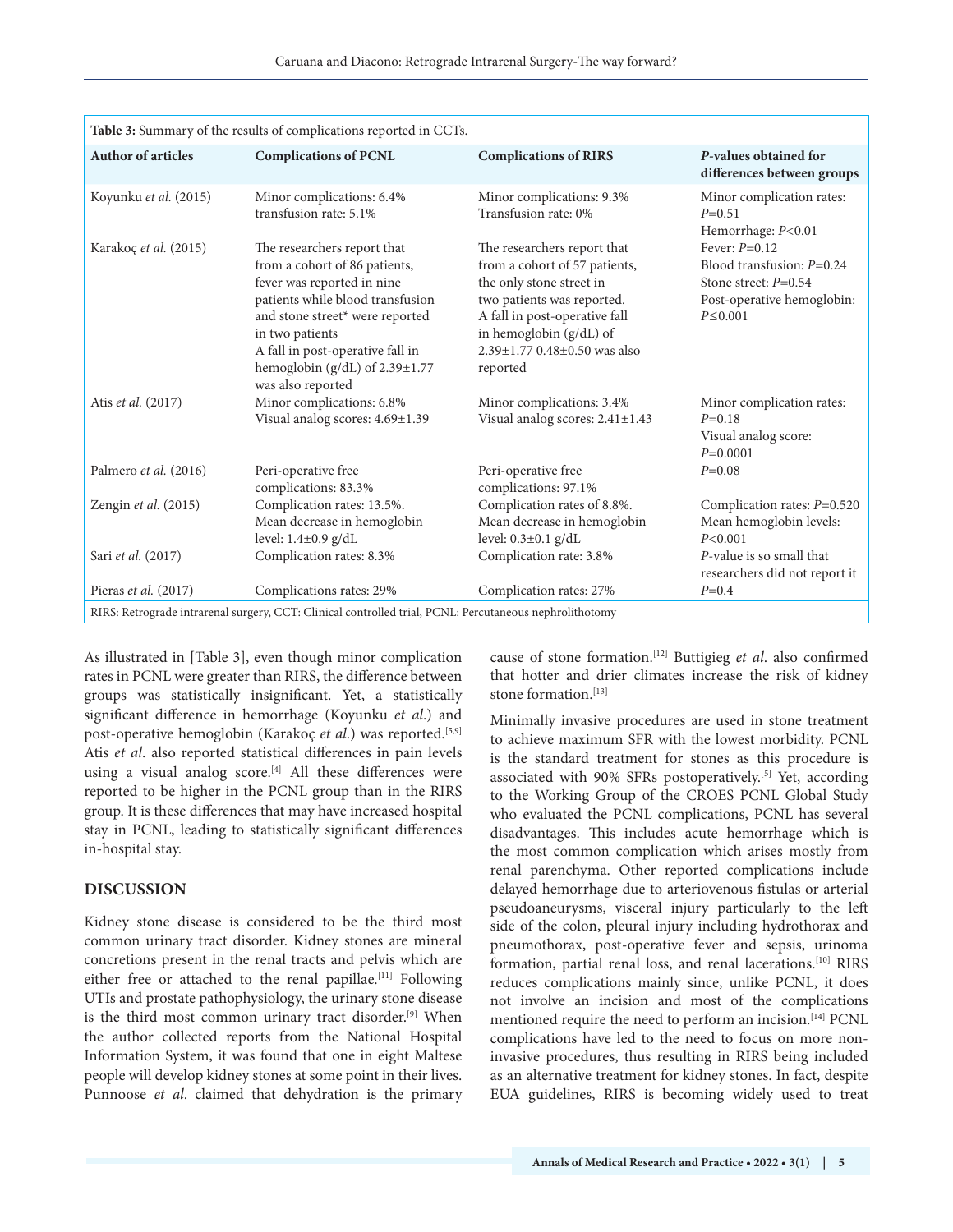stones that measure over 20 mm, with the hope of reducing complications.[4]

Studies have consistently found a better outcome in terms of SFR in the PCNL group, but this reached statistically significant levels only in two of the retrospective CCTs conducted by Atis *et al*. and Sari *et al*. which happened to have the largest sample sizes.[3,4] The implication is that if the other studies had larger samples, they might also have found PCNL to be statistically better than RIRS. This reflects an inconsistency in the evidence produced.

Several arguments have been raised by the author, particularly in the inability of most studies to find a statistical difference. For example, lack of power in most of the CCTs conducted which was attributed to their small sample sizes may have made it difficult to identify small treatment effects, resulting in type 2 errors. The significant heterogeneity in Zheng *et al*.'s meta-analysis and the relatively small number of studies included also made it difficult for the authors to find a significant difference in the pooled SFRs, especially after using random-effect models to overcome the influence of heterogeneity.<sup>[2]</sup> These models are known to produce conservative results, especially in small meta-analyses.<sup>[1]</sup> This may explain the fact that the superiority of PCNL over RIRS in achieving SFR is existent and may hold true; however, it may be particularly small such that very large samples are required to identify this at a statistically significant level. On the other hand, the evidence related to hospital stay consistently showed the superiority of RIRS over PCNL, denoting that the former is associated with significantly fewer complications, and the strength of this evidence was particularly high. One should also keep in mind that the designs used by most of the trials lacking randomization and control issues may jeopardize the validity of results obtained.

While the evidence produced to date points to the need for more research in the area, it raises the question as to whether the better SFR rates obtained in PCNL in the studies included in this review are clinically (and not merely statistically) significant, keeping in mind the other advantages associated with RIRS. Evidently, while more studies are needed to confirm the statistically significant superiority of PCNL, there may be enough evidence to show that RIRS may be a potentially good alternative with better outcomes in terms of postoperative complications.

Therefore, study findings need to be interpreted with caution. RIRS seems to be a safe and effective surgical procedure, particularly for selected patients who may exhibit a greater risk for certain post-operative complications such as bleeding. This is a cautious statement, drawn based on the limited evidence available to date.

#### **CONCLUSION**

The evidence available to date sheds light on the potential safety and effectiveness of RIRS as an alternative surgical procedure to PCNL for selected patients. Yet, due to study limitations and inconsistent evidence, no definite conclusion can be drawn. Nonetheless, the synthesized evidence has given direction to practice, particularly in regard to considering the use of RIRS on individuals who may most benefit from its advantages over PCNL. It has also provided direction toward further research in this area, with the hope that this would provide clearer guidelines for clinical decision-making.

#### **Authors contributions**

Analysis and Interpretation of data: Rebecca Caruana. Writing of article: Rebecca Caruana. Concept and design: Rebecca Caruana and Sheriseane Diacono. Critical revision of the article for important intellectual content: Rebecca Caruana and Sheriseane Diacono.

#### **Declaration of patient consent**

Patient consent is not required as the patient's identity is not disclosed or compromised.

#### **Financial support and sponsorship**

Nil.

#### **Conflicts of interest**

There are no conflicts of interest.

#### **REFERENCES**

- 1. Higgins JP, Thompson SG, Deeks JJ, Altman DG. Measuring inconsistency in meta-analyses. BMJ 2003;327:557-60.
- 2. Zheng C, Xiong B, Wang H, Luo J, Zhang C, Wei W, *et al*. Retrograde intrarenal surgery versus percutaneous nephrolithotomy for treatment of renal stones >2 cm: A metaanalysis. Urol Int 2014;93:417-24.
- 3. Sari S, Ozok HU, Cakici MC, Ozdemir H, Bas O, Karakoyunlu N, *et al*. A comparison of retrograde intrarenal surgery and percutaneous nephrolithotomy for management of renal stones ≥2 CM. Endourol Stone Dis 2016;14:2949-54.
- 4. Atis G, Pelit ES, Yildirim A, Caskurlu T. Comparison of percutaneous nephrolithotomy and retrograde intrarenal surgery in treating 20-40 mm renal stones. Res Gate 2017;14:2995-9.
- 5. Koyuncu H, Yencilek F, Kalkan M, Bastug Y, Yencilek E, Ozdemir AT. Intrarenal surgery vs percutaneous nephrolithotomy in the management of lower pole stones greater than 2 cm. BMJ 2015;41:245-51.
- 6. Palmero JL, Duran-Rivera A, Miralles J, Pastor JC, Benedicto A.